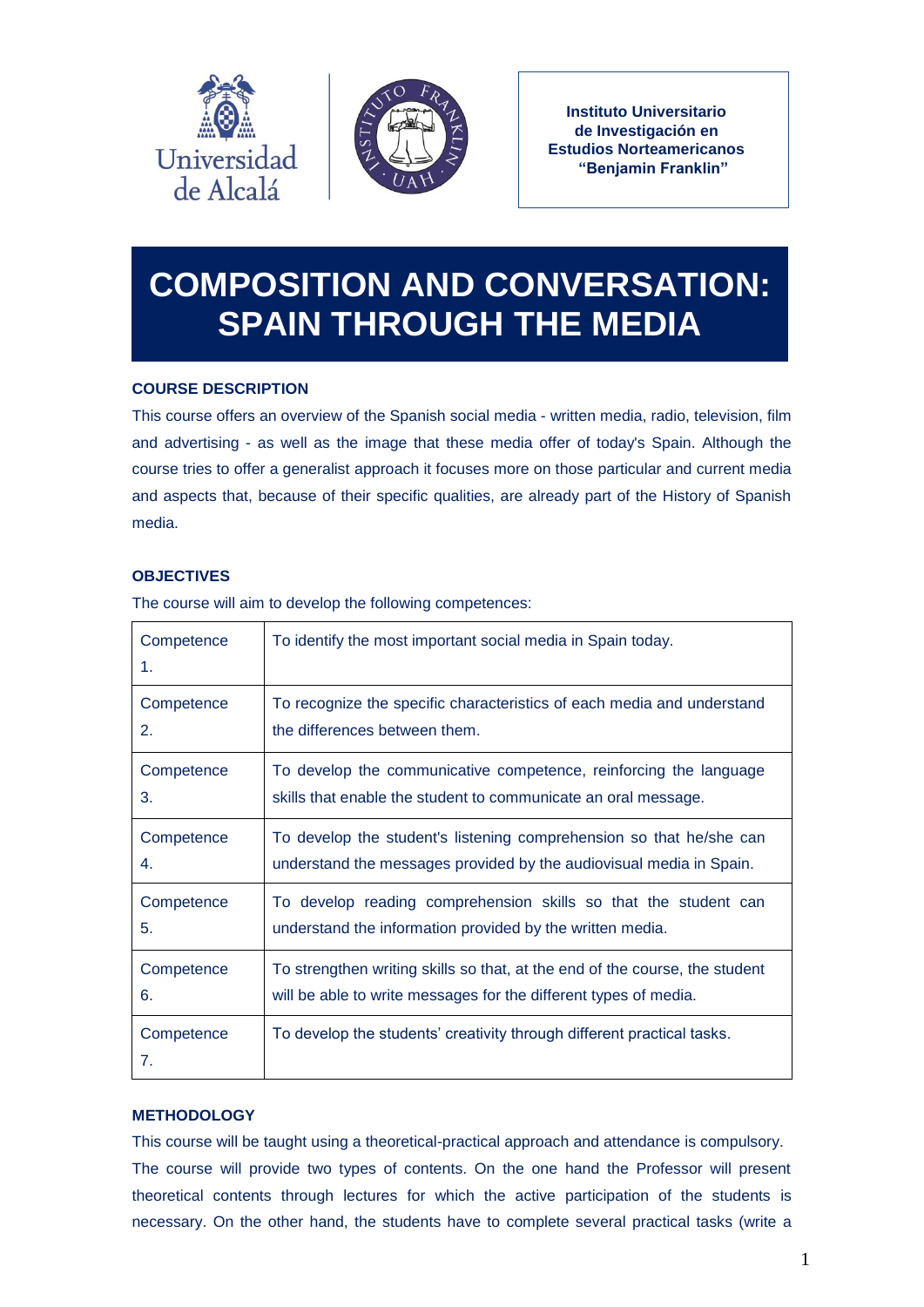newspaper, record a radio and a television show, make a short film and an ad) in class. All these tasks will be published on the web page<http://espanamedios.wix.com/espanamedios> which has been created for this course. In addition, the Professor will assign homework related to the content seen in class.

The Professor will use power point presentations, audio files and videos from the Internet, which are particularly significant for understanding the image that the social media gives of Spain.

Students will work in small groups as well as individually to analyze and compare different articles, radio spots, ads, films, TV shows and social media together with the materials provided by the Professor.

Finally, the course will have two exams, a midterm exam and a final exam, so that the Professor can evaluate the acquisition of all the competences of the course.

#### **PREPARING FOR CLASS**

The Professor will provide the study materials, as well as additional texts, bibliography and internet addresses related to the topic.

Homework is very important because it will allow the students to anticipate the class. Students will basically have to review the content and the suggested readings. This task is fundamental as it will enhance their ability to follow the pace of the class, by helping them to understand what they learned.

#### **EVALUATION**

The evaluation procedures that will be used will attempt to combine different elements in order to make sure that all the students can develop their skills. Ongoing student work will be the main criterion of the evaluation. Consequently, the overall assessment will be based on students' participation in the theoretical and practical sessions; exercises, activities and written tests; the design of web content for the practical exercises. The percentage of the grade that will be assigned to each of the evaluation criteria will be distributed as follows:

- **Class participation:** It must be active; that is to say, the student should not only ask questions but also make comments and participate actively in the exercises proposed in class, both **in group and individually**. In addition, students must complete the exercises assigned for each class. The Professor will provide **daily feedback** for the student's work. Competences 1, 2, 3, 4, 5 and 6 will be developed.

This aspect is worth **10%** of the final grade.

- **- Homework**: Students must do their homework completing the assignments based on the previous lesson. The Professor will provide **daily feedback** for the student's work. Competences 1, 2, 3, 4, 5 and 6 will be developed. This aspect is worth **20%** of the final grade.
- **Creation of content for the webpage (practical tasks):** The objective of this activity is to help students develop their creativity by performing various practical tasks (write a newspaper, record a radio and a TV show, make a short film and an ad). Competences 3, 4, 5, 6 and 7 will be developed. This aspect is worth **30%** of the final grade.
- **Midterm exam:** In the middle of the course. The exam will consist of two parts: a practical part in which the student will have to complete exercises that are similar to those completed in class and a theoretical part with comprehension questions on the content studied during the course. This aspect is worth **20%** of the final grade.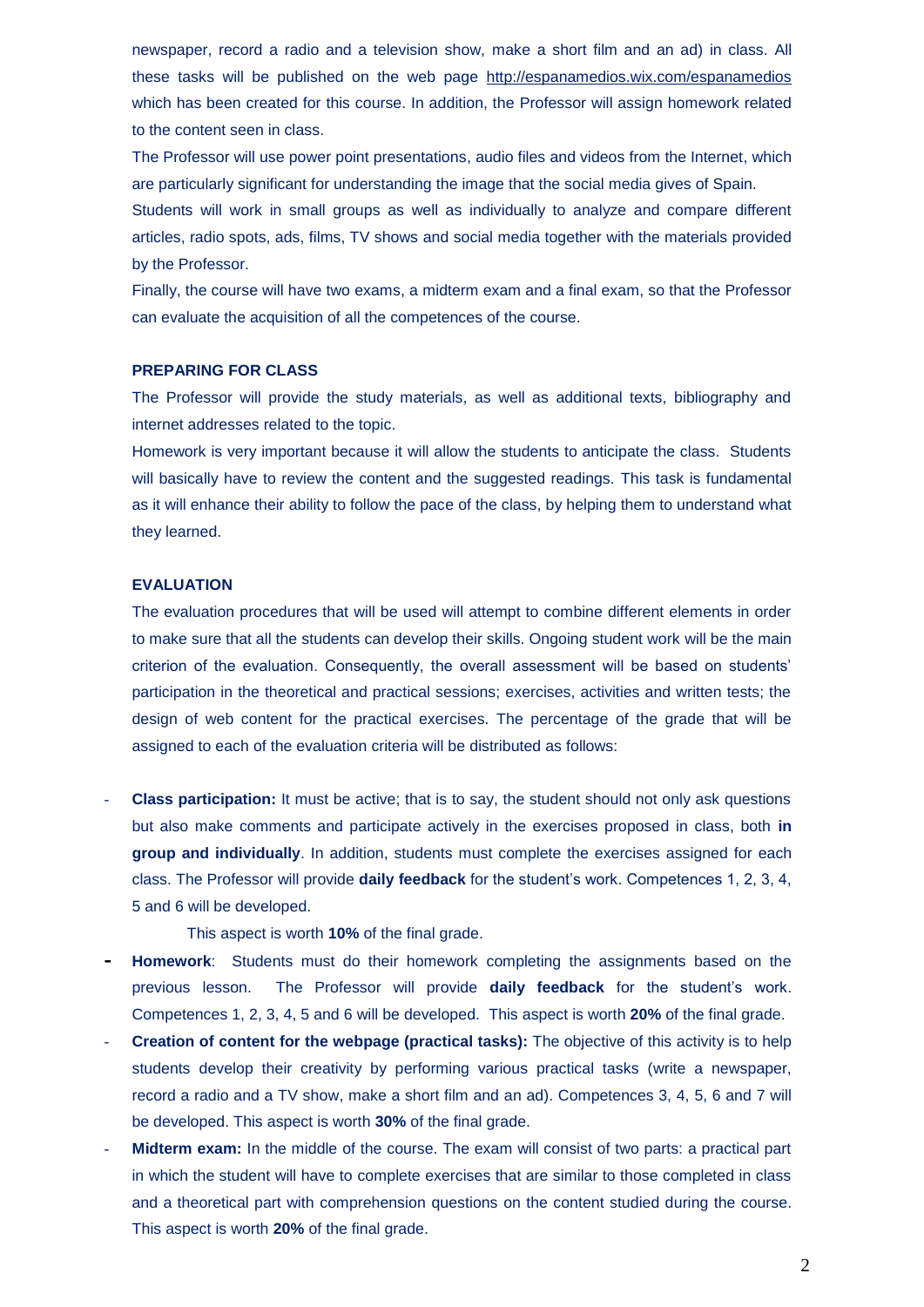Final exam: There will be a final exam at the end of the course. It will consist of two parts. The theoretical part will include short comprehension questions on the content studied during the course. The second part will include practical exercises that are similar to those completed in class. The Professor will assess all the competences of the course. For any attempt of copying or plagiarism in the exam, the student will fail the course (grade 0) and he/she will not have the right to any kind of remedial exams. This aspect is worth **20%** of the final grade.

**For any attempt of copying or of plagiarism in any of the activities described, the student will fail the course (grade 0) and he/she will not have the right to any kind of remedial exams.**

| <b>Class participation</b>      | 10% |
|---------------------------------|-----|
| <b>Homework</b>                 | 20% |
| <b>Creation of web contents</b> | 30% |
| Midterm exam                    | 20% |
| <b>Final exam</b>               | 20% |

Breakdown of the evaluation criteria:

## **ATTENDANCE**

Attendance is MANDATORY for both onsite lessons and out-of-class activities. If the student is absent for more than the allowed limit (**one class absence in the July program and two absences in the fall and spring programs**), the final grade will reflect a decrease of **10 points** for each non-attendance that has not been excused by a doctor's certificate or by your Program Director. It is the individual responsibility of the student to make up any missed content about the subject taught in class the day the student was absent.

| <b>CLASS SCHEDULE</b>                           |                                       |  |  |
|-------------------------------------------------|---------------------------------------|--|--|
| <b>TOPIC</b>                                    | <b>ASSIGNMENT</b>                     |  |  |
| Introduction. Overview of the course and        | Buy course Dossier (Manual) from      |  |  |
| syllabus. Introduction to media.                | Colegio de Málaga                     |  |  |
| Topic 1 Written media in Spain (I). Discussion  | Complete the assignments indicated by |  |  |
| and Vocabulary exercises                        | the Professor in class                |  |  |
| Topic 1 Written media in Spain (II). Analysis   | Complete the assignments indicated by |  |  |
| of Spanish newspapers                           | the Professor in class                |  |  |
| Topic 1 Written media in Spain (III). Let's     | Complete the assignments indicated by |  |  |
| write a newspaper                               | the Professor in class                |  |  |
| Topic 1 Written media in Spain (IV). Let's      | Complete the assignments indicated by |  |  |
| write a newspaper                               | the Professor in class                |  |  |
| Topic 1 Written media in Spain (V). Let's write | Complete the assignments indicated by |  |  |
| a newspaper                                     | the Professor in class                |  |  |
| Topic 2 Radio in Spain (I). Vocabulary          | Complete the assignments indicated by |  |  |
| exercises                                       | the Professor in class                |  |  |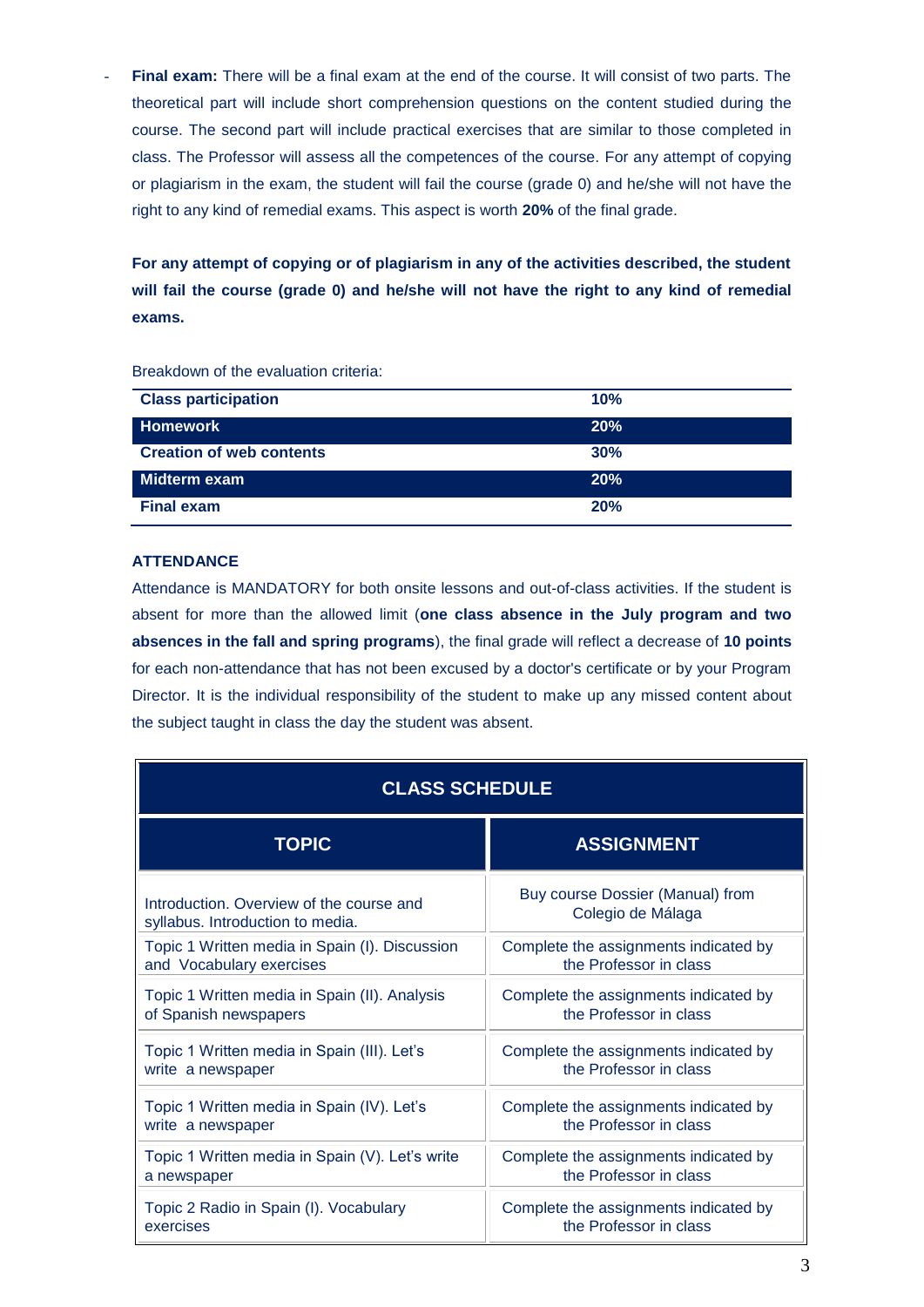| Topic 2 Radio in Spain (II). Discussion and                                                                       | Complete the assignments indicated by                                                 |  |  |  |
|-------------------------------------------------------------------------------------------------------------------|---------------------------------------------------------------------------------------|--|--|--|
| exercises                                                                                                         | the Professor in class                                                                |  |  |  |
| Topic 2 Radio in Spain (III). Let's make a                                                                        | Complete the assignments indicated by                                                 |  |  |  |
| radio show                                                                                                        | the Professor in class                                                                |  |  |  |
| Topic 2 Radio in Spain (IV). Let's make a<br>radio show                                                           | Complete the assignments indicated by<br>the Professor in class<br>Study for the exam |  |  |  |
| <b>MIDTERM EXAM</b>                                                                                               |                                                                                       |  |  |  |
| Topic 3 Television in Spain (I). Vocabulary                                                                       | Complete the assignments indicated by                                                 |  |  |  |
| exercises                                                                                                         | the Professor in class                                                                |  |  |  |
| Topic 3 Television in Spain (II). Discussion                                                                      | Complete the assignments indicated by                                                 |  |  |  |
| and exercises                                                                                                     | the Professor in class                                                                |  |  |  |
| Topic 3 Television in Spain (III). Let's make a                                                                   | Complete the assignments indicated by                                                 |  |  |  |
| film                                                                                                              | the Professor in class                                                                |  |  |  |
| Topic 3 Television in Spain (IV). Let's make a                                                                    | Complete the assignments indicated by                                                 |  |  |  |
| film                                                                                                              | the Professor in class                                                                |  |  |  |
| Topic 4 Spanish cinema (I). Vocabulary                                                                            | Complete the assignments indicated by                                                 |  |  |  |
| exercises                                                                                                         | the Professor in class                                                                |  |  |  |
| Topic 4 Spanish cinema (II). Discussion and                                                                       | Complete the assignments indicated by                                                 |  |  |  |
| exercises                                                                                                         | the Professor in class                                                                |  |  |  |
| Topic 4 Spanish cinema (III). Let's watch films                                                                   | Complete the assignments indicated by<br>the Professor in class                       |  |  |  |
| Topic 4 Spanish cinema (IV). Let's make a                                                                         | Complete the assignments indicated by                                                 |  |  |  |
| film                                                                                                              | the Professor in class                                                                |  |  |  |
| Topic 4 Spanish cinema (V). Let's make a film                                                                     | Complete the assignments indicated by<br>the Professor in class                       |  |  |  |
| Topic 5 Advertising in Spain (I). Discussion                                                                      | Complete the assignments indicated by                                                 |  |  |  |
| and Vocabulary exercises                                                                                          | the Professor in class                                                                |  |  |  |
| Topic 5 Advertising in Spain (II). Analysis of                                                                    | Complete the assignments indicated by                                                 |  |  |  |
| ads                                                                                                               | the Professor in class                                                                |  |  |  |
| <b>VISIT TO REINA SOFÍA MUSEUM</b>                                                                                |                                                                                       |  |  |  |
| Topic 5 Advertising in Spain (III). Advertising<br>and cinema. Watch the short film Vale by<br>Alejandro Amenábar | Complete the assignments indicated by<br>the Professor in class                       |  |  |  |